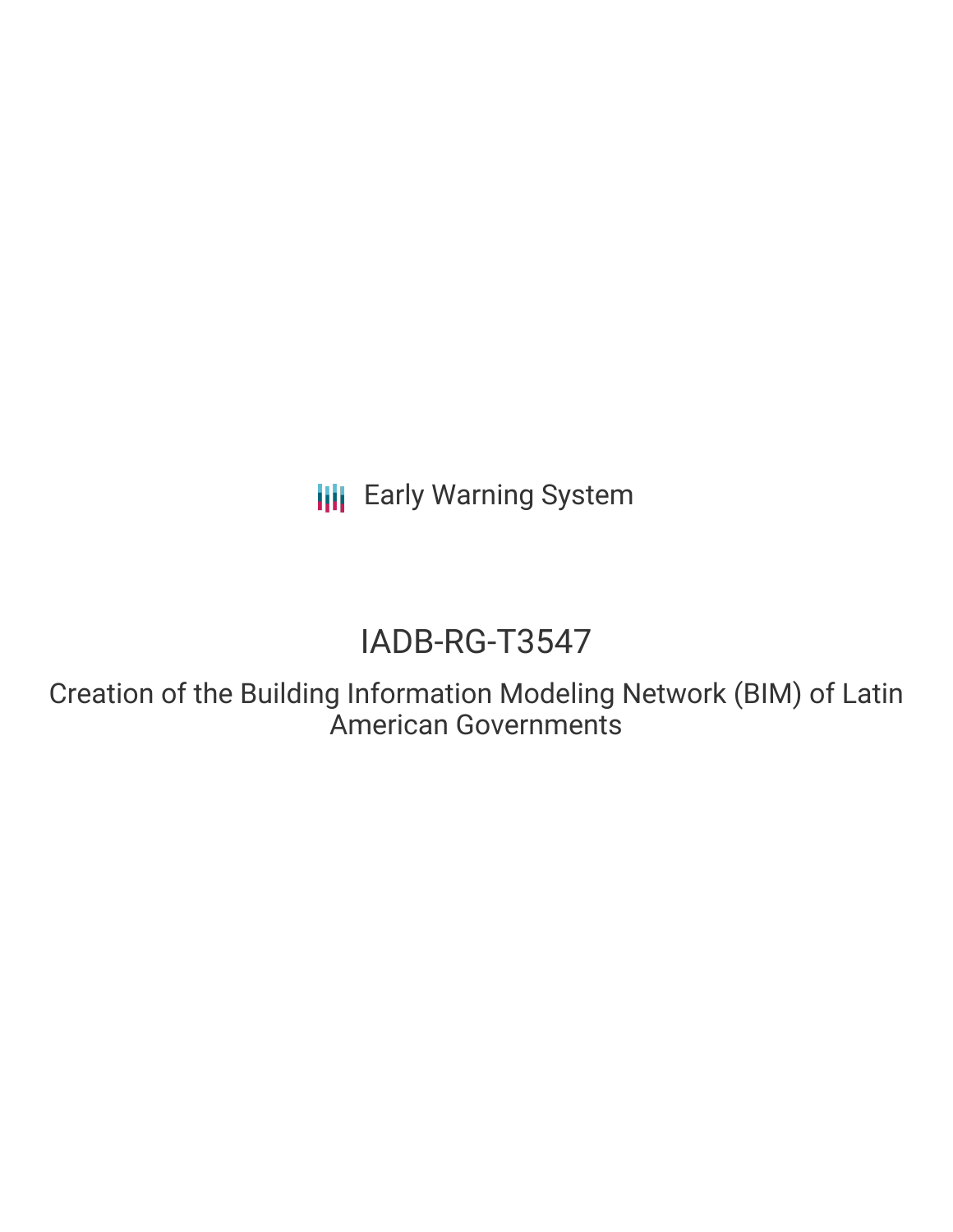

#### **Quick Facts**

| <b>Financial Institutions</b>  | Inter-American Development Bank (IADB)                          |
|--------------------------------|-----------------------------------------------------------------|
| <b>Status</b>                  | Approved                                                        |
| <b>Bank Risk Rating</b>        |                                                                 |
| <b>Voting Date</b>             | 2019-12-10                                                      |
| <b>Borrower</b>                | Regional                                                        |
| <b>Sectors</b>                 | Education and Health, Law and Government, Technical Cooperation |
| Investment Type(s)             | Grant                                                           |
| <b>Investment Amount (USD)</b> | $$0.60$ million                                                 |
| <b>Project Cost (USD)</b>      | $$0.60$ million                                                 |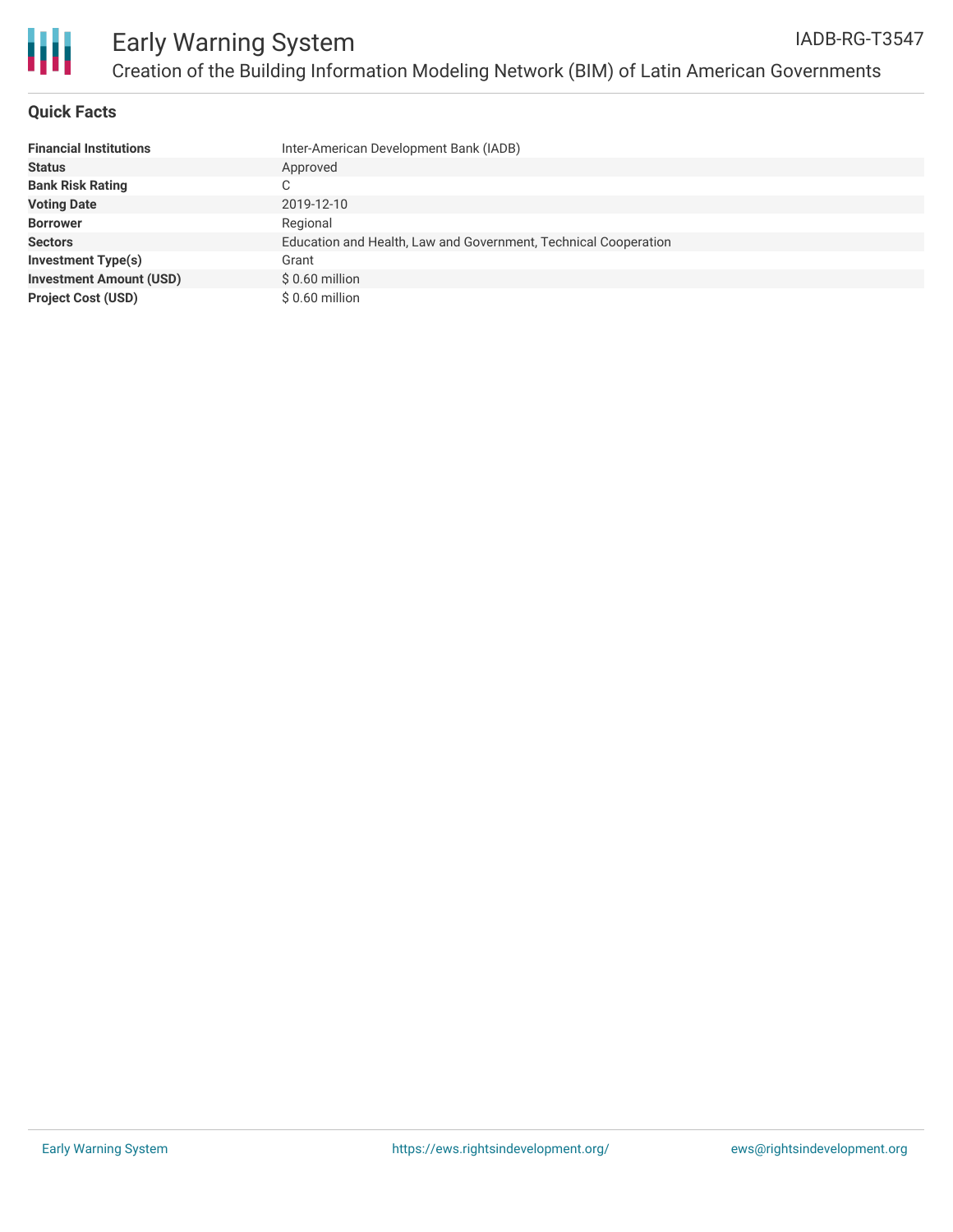

## **Project Description**

Creation of the BIM Network (Building Information Modeling) with a focus on the generation of common training processes, standards and approaches, as well as collective knowledge generated by government entities.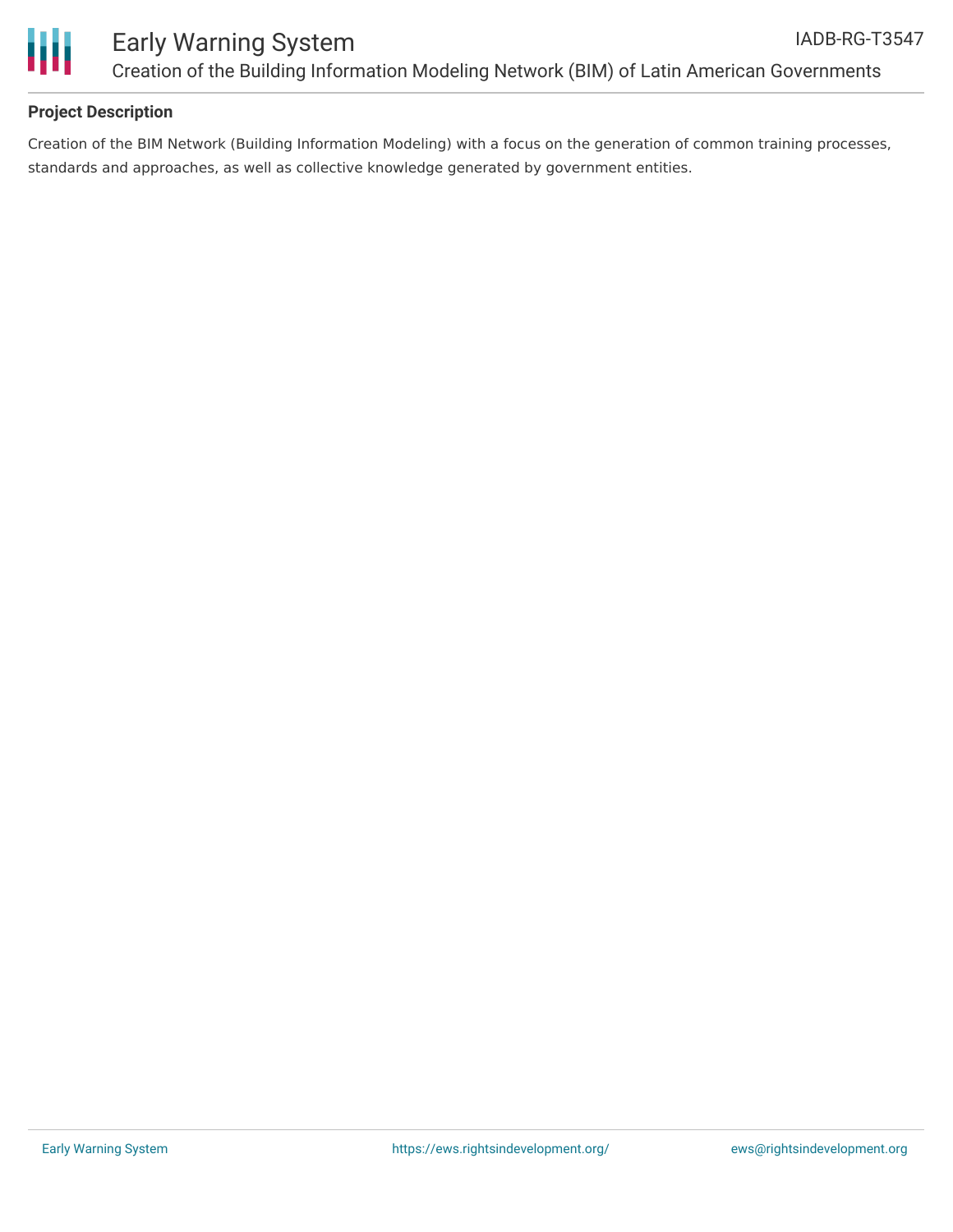

#### **Investment Description**

• Inter-American Development Bank (IADB)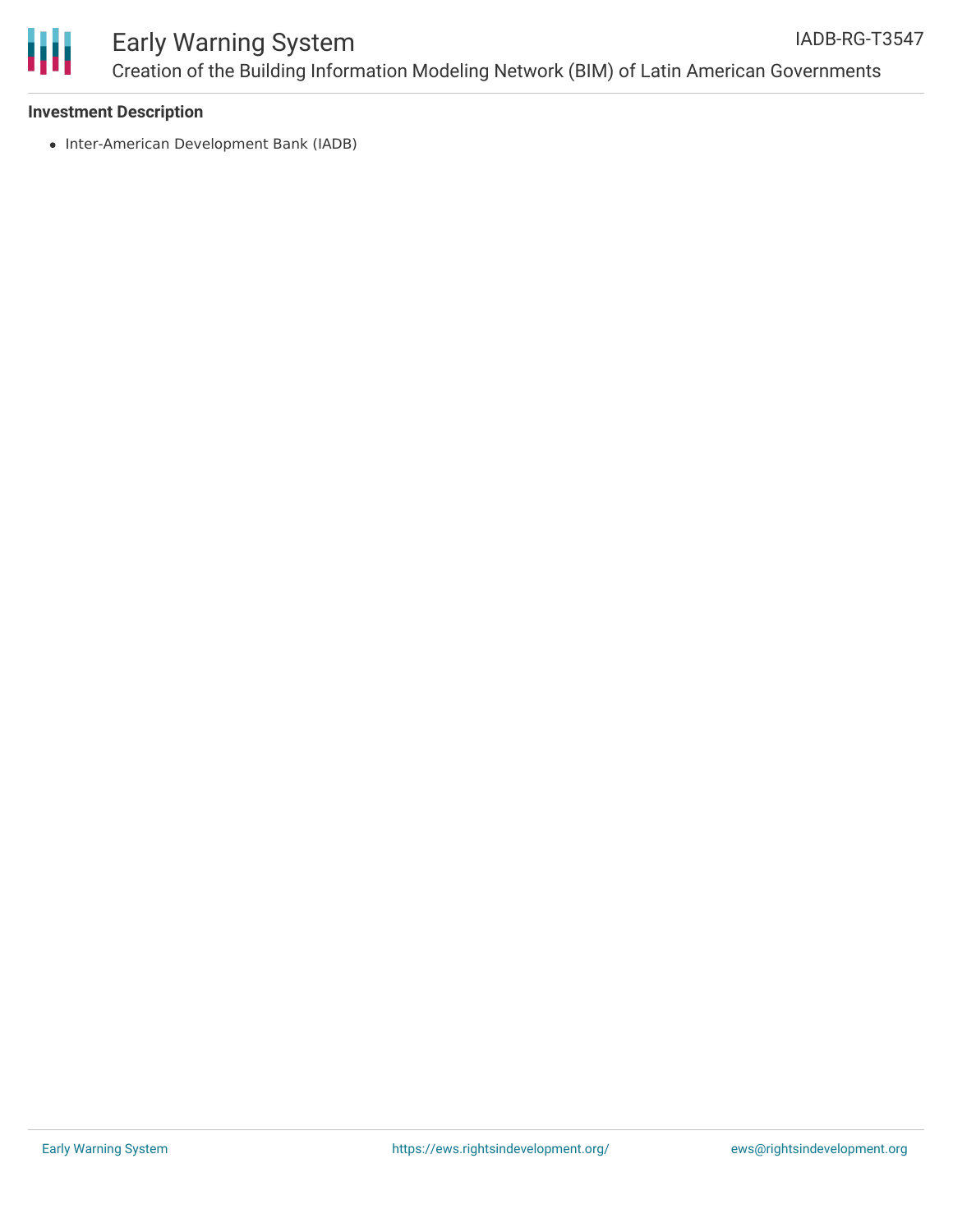

### **Contact Information**

#### ACCOUNTABILITY MECHANISM OF IADB

The Independent Consultation and Investigation Mechanism (MICI) is the independent complaint mechanism and fact-finding body for people who have been or are likely to be adversely affected by an Inter-American Development Bank (IDB) or Inter-American Investment Corporation (IIC)-funded project. If you submit a complaint to MICI, they may assist you in addressing the problems you raised through a dispute-resolution process with those implementing the project and/or through an investigation to assess whether the IDB or IIC is following its own policies for preventing or mitigating harm to people or the environment. You can submit a complaint by sending an email to MICI@iadb.org. You can learn more about the MICI and how to file a complaint at http://www.iadb.org/en/mici/mici,1752.html (in English) or http://www.iadb.org/es/mici/mici,1752.html (Spanish).